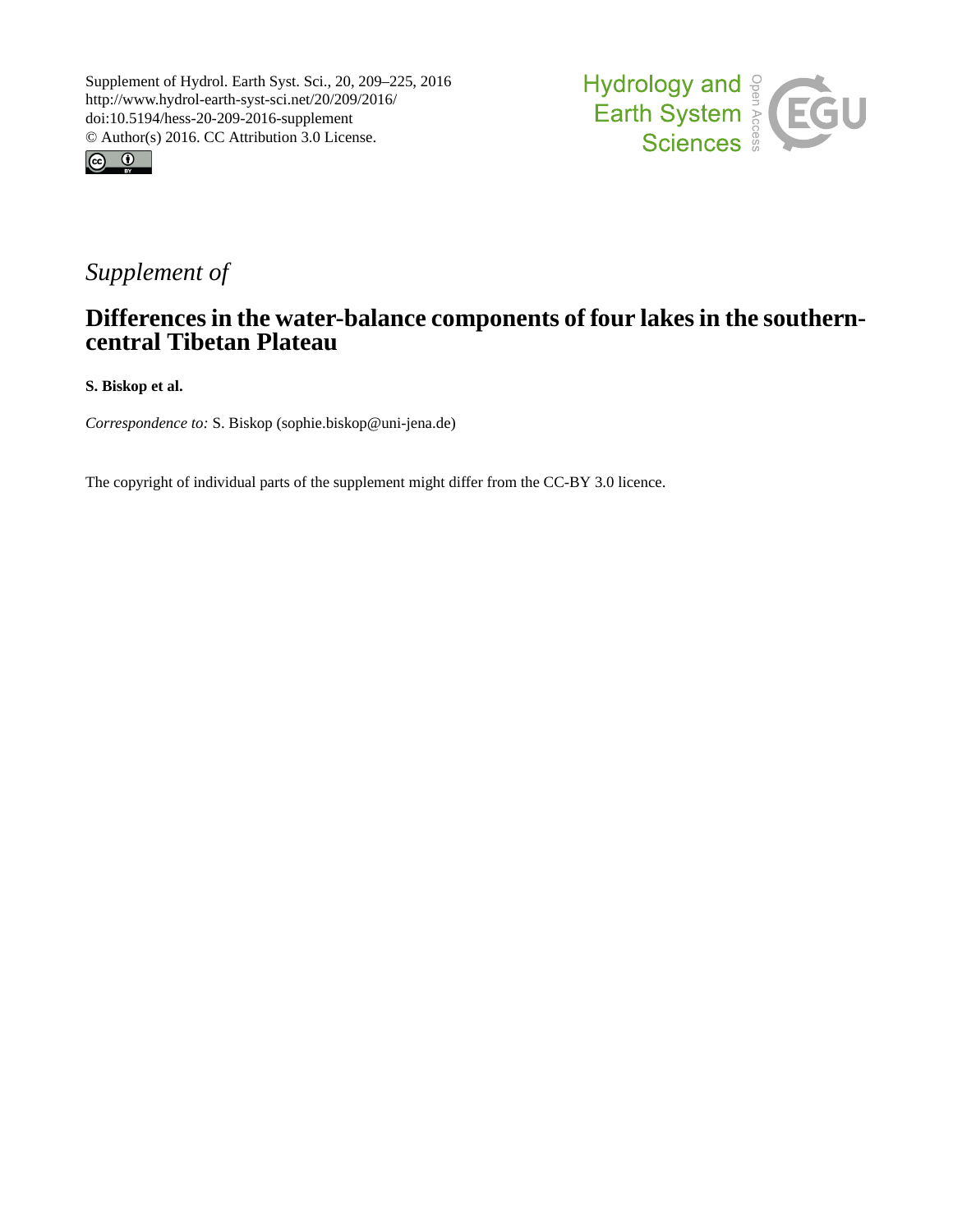# **Supplementary Material**

| Contents |                                  | Page |
|----------|----------------------------------|------|
|          | 1 Supplemental Figures           | 2    |
|          | 2 Supplemental Tables            | 3    |
|          | 3 Supplemental Model Description | 4    |
|          | References                       |      |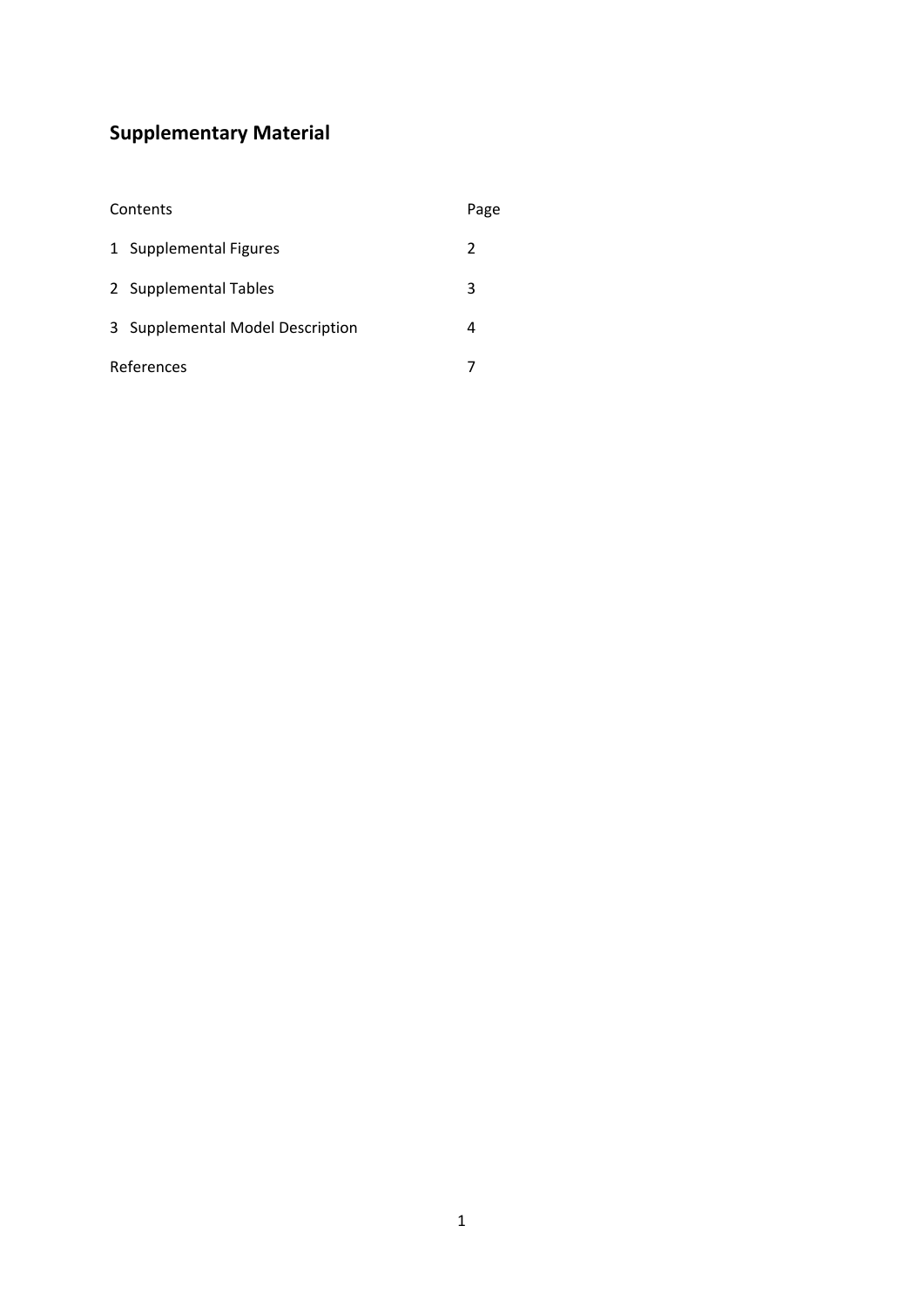## **1 Supplemental Figures**



Figure S1: Simplified illustration of the model layout including components and context components within the Jena Adaptable Modelling System (JAMS) framework. Modified or new components are indicated in red.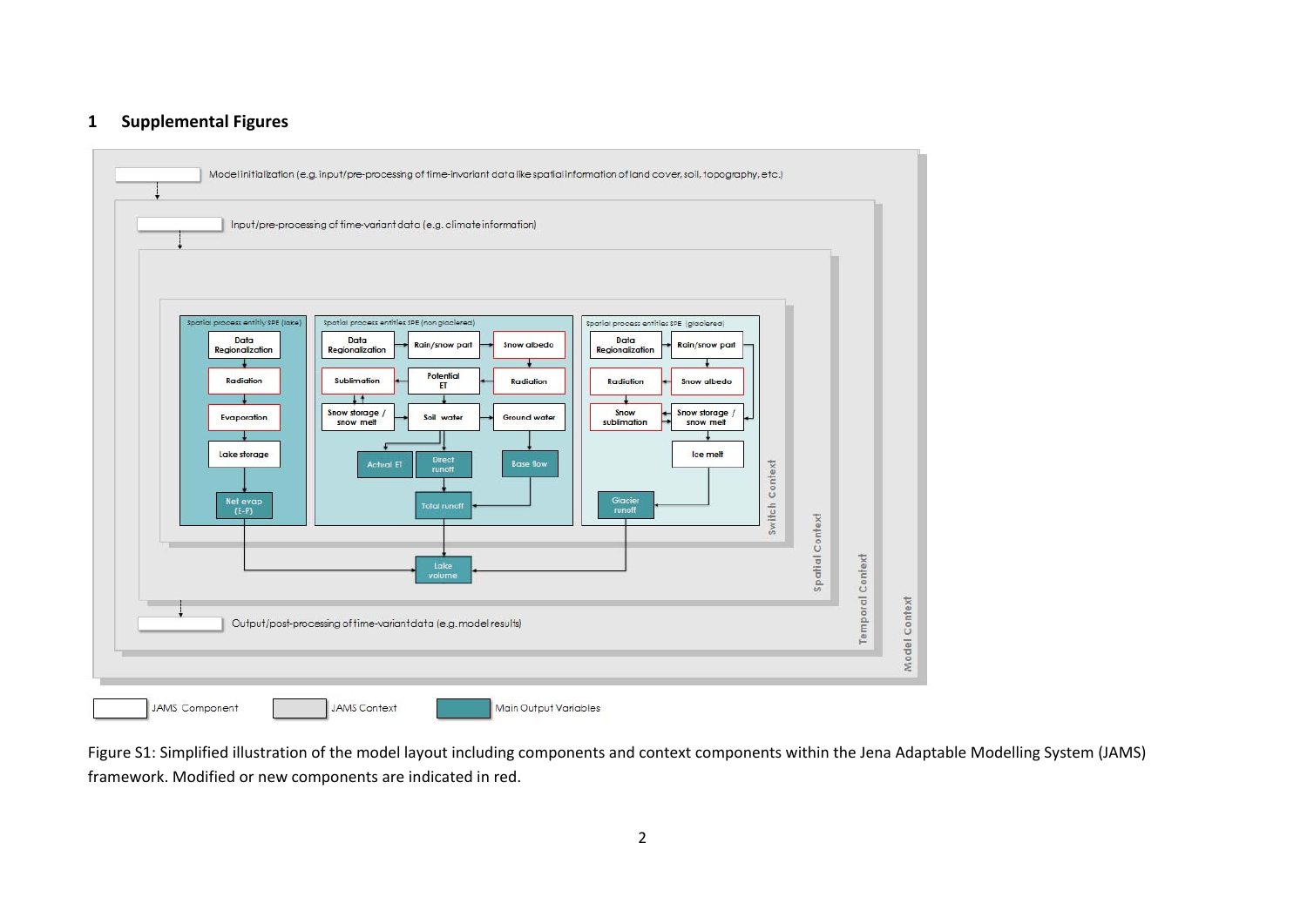## **2 Supplemental Tables**

## Table S1: Model parameters.

| Parameter             | Description                                            | Value       | Reference / note    |
|-----------------------|--------------------------------------------------------|-------------|---------------------|
| Precipitation         |                                                        |             |                     |
| distribution          |                                                        |             |                     |
| Snow trs              | Threshold temperature for 50% rain, 50% snow fall [°C] | 3.75        | a                   |
| Snow trans            | Half width of the transition range within which both   | 2.75        | a                   |
|                       | precipitation forms occur [°C]                         |             |                     |
| <b>PSF</b>            | Precipitation-scaling factor                           | $0.5 - 0.8$ | b                   |
| Snow module           |                                                        |             |                     |
| snowCritDens          | Critical density of snow pack                          | 0.381       | Nepal et al. (2014) |
| snowColdContent       | Cold content of snow pack                              | 0.0012      | Nepal et al. (2014) |
| t factor              | Melt factor by sensible heat                           | 2.84        | Nepal et al. (2014) |
| r factor              | Melt factor by liquid precipitation                    | 0.21        | Nepal et al. (2014) |
| g_factor              | Melt factor by soil heat flow                          | 3.73        | Nepal et al. (2014) |
| baseTemp              | Threshold temperature for snow melt [°C]               | $\Omega$    | default value       |
| <b>Glacier module</b> |                                                        |             |                     |
| MeltFactorIce         | Melt factor for ice                                    | 2.5         | Nepal et al. (2014) |
| Alphalce              | Radiation melt factor for ice                          | 0.001       | Schulla (2012)      |
| tbase                 | Threshold temperature for ice melt [°C]                | 0           | default value       |
| Soil module           |                                                        |             |                     |
| <b>AWCA</b>           | Available water capacity adaption (multiplier)         | 1           | default value       |
| <b>ETR</b>            | Linear evapotranspiration-reduction factor             | 0.6         | default value       |
| <b>LVD</b>            | Lateral vertical runoff distribution                   | 1           | default value       |
| <b>Ground water</b>   |                                                        |             |                     |
| module                |                                                        |             |                     |
| <b>GWK</b>            | Retention coefficient                                  | 180         | default value       |

a: The upper and lower threshold for precipitation phase corresponds to 6.5°C and 1°C according to Mölg et al. (2014). b: In several basins the precipitation‐scaling factor corresponds to: 0.80 (Nam Co), 0.75 (Tangra Yumco), 0.85 (Paiku Co), 0.50 (Mapam Yumco).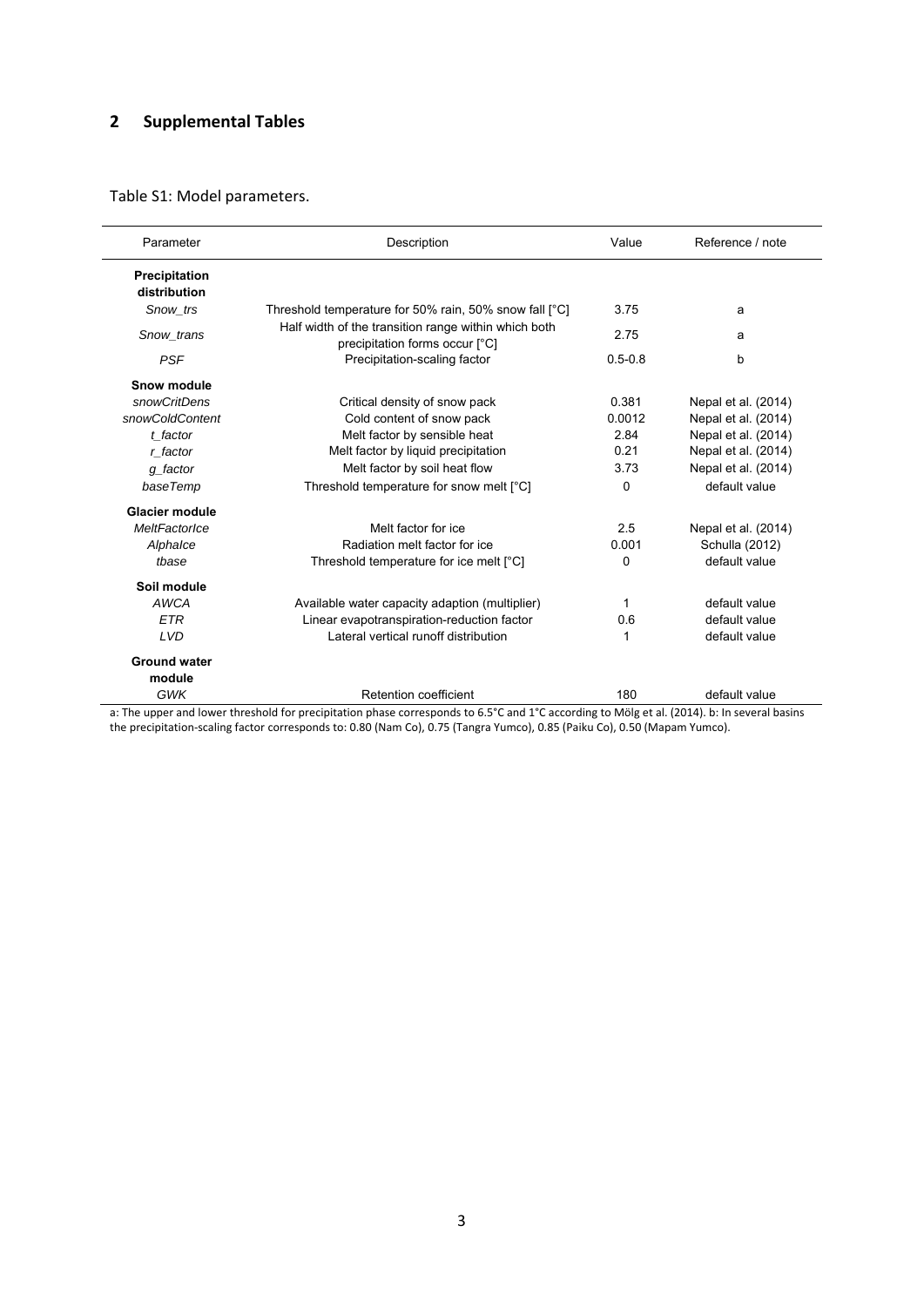#### **3 Supplemental Model Description**

#### **Regionalization of meteorological data**

The regionalization module, which is used for the interpolation of the HAR10 raster points (centroid of the raster cell) to each HRU unit, is based on the Inverse Distance Weighting (IDW) method. To account for horizontal and vertical climate variability, the regionalization procedure within the Jena Adaptable Modelling System (JAMS) provides the opportunity to combine distance weighting with an optional elevation correction. In this study the four nearest raster points were taken into account for the regionalization of the meteorological input data. All data sets, except air temperature, were regionalized using only IDW. In the case of air temperature, the elevation correction was done when the coefficient of determination (r<sup>2</sup>) was equal or greater 0.75 (default value). However in glacier areas where HAR data grid points are often lacking, the temperature lapse rate of  $0.7^{\circ}C/100$  m (Huintjes, 2014) has been applied to transfer the temperature values of the closest raster points to the particular glacier-HRU. The simple temperature lapse-rate method implemented in JAMS is described by Nepal (2012). For the transfer of precipitation values to the HRUs, no lapse rate has been considered due to the high spatial heterogeneity of precipitation distribution and the lack of reliable precipitation lapse rate information.

#### **Net Radiation**

Within JAMS, net radiation is calculated following the Food and Agriculture Organization of the United Nations (FAO) proposed use of the Penman‐Monteith model (Allen et al., 1998). For a detailed description of the net radiation calculation it is referred to the FAO Irrigation and Drainage Paper No. 56 (hereafter referred to as FAO56) (Allen et al., 1998). Because in the standard radiation module of JAMS an albedo change during periods of snow cover is not considered, a new component was implemented for the estimation of snow albedo for time steps if the snow water equivalent is greater than zero. The ageing curve of the albedo of freshly fallen snow is calculated according to Rohrer (1992).

For the calculation of the net long-wave radiation  $(R_{nl})$  Yin et al. (2008) tested three formulas, including FAO56 (Allen et al., 1998), FAO24 (Doorenboos and Pruitt, 1977) and Penman (Penman, 1948) for the special high altitude conditions on the TP. The comparison with observed  $R_{nl}$  at sites throughout the TP has indicated that the Perman's empirical model had the highest accuracy. The  $R_{nl}$ simualtions using the FAO24 and FAO56 models consistently underestimated the observations. As a consequence, the potential evapotranspiration would be overestimated if the FAO56 model is used without modification on the TP (Yin et al., 2008). Thus, the Penman simulation method, combined with the minimum and maximum temperature, was recommended by Yin et al. (2008) to calculate  $R_{nl}$ for conditions applicable to the TP. With regard to this, the longwave radiation part of the FAO56 calculation was modified according to the recommendations of Yin et al. (2008).

In the standard radiation module of JAMS, there is no distinction between the calculations for the net long-wave radiation for land versus water surfaces. Due to the fact that the exchange of radiant energy between the lake surface and the atmosphere in the form of long-wave (thermal) radiation is significant for large lakes, a new component for the calculation of the net long wave radiation over lakes  $(R_{nl})$  that takes into account water surface temperature was implemented in JAMS. The longwave radiation fluxes are calculated according to the Stefan-Boltzmann law. The incident long-wave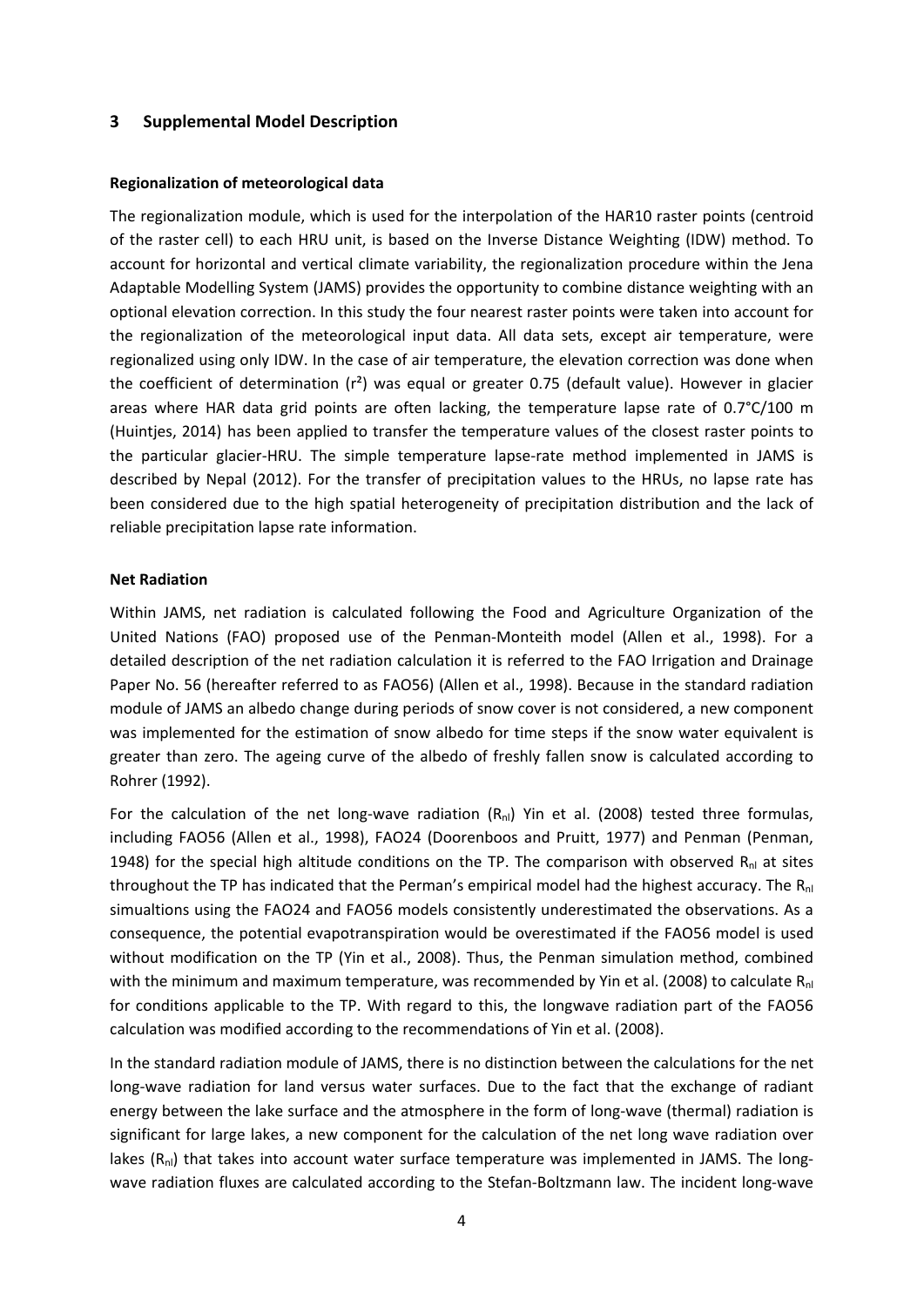atmospheric radiation at the water surface that is available to the water body after reflection is determined by the air temperature and the effective emissivity of the atmosphere. The thermal radiation emitted by the water surface depends on water-surface temperature and on the emissivity of water. The commonly used nomenclature for calculating the amount of the net long‐wave radiation over water surface (e.g., Jensen, 2010) was implemented in JAMS. Regarding the calculation of effective emissivity of the atmosphere the formulation incorporating the Brutsaert (1975) clear‐sky parameterization and the Deardorff (1978) cloudiness correction was used in this study.

#### **Evapotranspiration**

Within the framework of JAMS, the physically-based Penman-Monteith model is implemented, in accordance with the FAO56 report (Allen et al. 1998). A detailed description of the entire calculation procedure can be found in the FAO56 guideline of Allen et al. (1998) or in Nepal (2012). For the estimation of open-water evaporation rates from large lakes, the Penman equation modified by with the addition of an empirical estimation of the lake heat storage (Jensen et al., 2005) was used. Due to the lack of lake-temperature depth profiles, the energy storage change in the lake is estimated, based upon the net short-wave and long-wave radiation and using the empirical formulation given in Jensen et al. (2005). As suggested by Valiantzas (2006), the reduced wind function proposed by Linacre (1993) was applied for the estimation of evaporation from large open‐water body surfaces.

#### **Snow processes and ice melt**

In order to calculate the daily snow‐accumulation rate, the fraction of the total precipitation that falls as snow is estimated previously in a sub module of JAMS. The separation between solid and liquid precipitation phase, thereby, depends on the following: i) a defined threshold temperature  $T_{rs}$  (in °C) which conforms to the temperature where 50% of precipitation is falling as snow and 50% as rain and ii) a transition parameter  $T_{trans}$  (in K) that is taken as the half width of the transition range within which both precipitation forms occur. Within JAMS, the user can choose between a snow module based on a simple day-degree approach or a more complex calculation method that is principally following the approach developed by Knauf (1980). Due to the high importance of the refreezing process in the snow pack in the study region, the latter module that combines empirical or conceptual approaches with more physically‐based routines was selected for use in this study. The complex snow module takes into account the phases of snow accumulation, snow ablation and the compaction of the snow pack caused by snowmelt or rain on the snow pack. It includes the calculation of different state variables, such as snow‐water equivalent, snow density, snow depth, snow age, etc. For a more detailed description, reference is made to Nepal (2012).

Snowmelt processes on the glacier surface are calculated according to the approach described previously. If the entire snow cover of a glacier HRU has melted (i.e. the snow-water equivalent is equal to zero) and the threshold temperature for melt, as defined by the user, is lower than the air temperature, the ice-melt rate is calculated according to the extended temperature-index approach (Hock, 1999) that has been successfully used in other studies (e.g., Zhang et al., 2007; Huss et al., 2008; Nepal et al., 2014).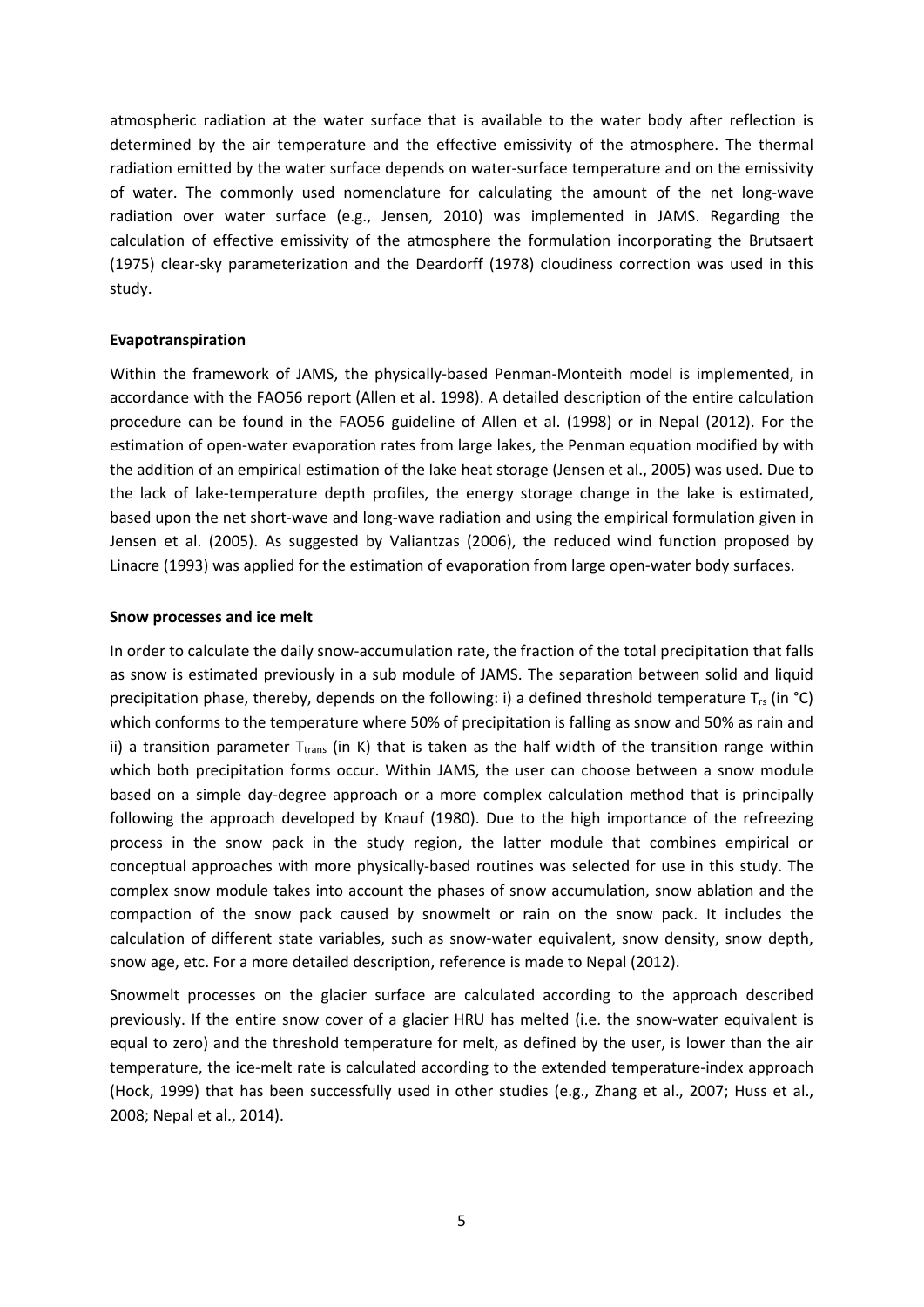#### **Soil‐water budget and runoff processes**

Due to a lack of detailed soil information in the study area, the simple soil-water module of J2000g described in Krause and Hanisch (2009) is used to fill this data gap. The soil module consists of a simple water storage (i.e. middle-pore storage (MPS)) that regulates the relation between evapotranspiration and direct runoff and groundwater recharge. The maximum soil-water storage capacity (maxMPS) is defined from the available water capacity (AWC) of the specific soil type within the respective modeling unit. During the process of model calibration, the storage-capacity values of all modeling units can be increased or decreased by using a multiplicative calibration parameter (AWCA) with the same value for all modeling units (Krause and Hanisch, 2009).

The MPS is filled by precipitation and snowmelt until the maxMPS is reached. The amount of water which exceeds the maximum soil-water storage capacity will be used initially for evapotranspiration. In case that the potential evapotranspiration rate is greater than the inflow, the MPS is "emptied" (e.g., lost to the atmosphere) by evapotranspiration. The water loss from the MPS through evapotranspiration is controlled by the actual soil-water saturation (actMPS), the potential evapotranspiration and a linear evapotranspiration‐reduction factor (ETR). The calibration coefficient ETR has a range of values between 0 and 1 and defines a specific threshold of the actMPS which triggers a linear reduction of the potential evapotranspiration rate if actMPS falls below this threshold (Krause and Hanisch, 2009).

Runoff is generated only when the soil-water storage is saturated. Excess water which is not allocated to evapotranspiration is allocated into either direct runoff or percolation, based upon the slope and the maximum percolation rate of any given HRU and the calibration parameter LVD (Lateral vertical runoff distribution). The percolation component is transferred to a groundwater‐ storage component, where the outflow is computed based on a linear-storage approach and a specific-retention coefficient (GWK) (Krause and Hanisch, 2009). According to other studies (e.g., Lei et al., 2013), the effects of upwelling groundwater derived from fault zones and lake‐groundwater exchange on the water balance are assumed to be negligible. The total runoff of the non-glaciated land surface occurs, based upon the summation of the direct runoff and the base-flow components from the respective HRUs.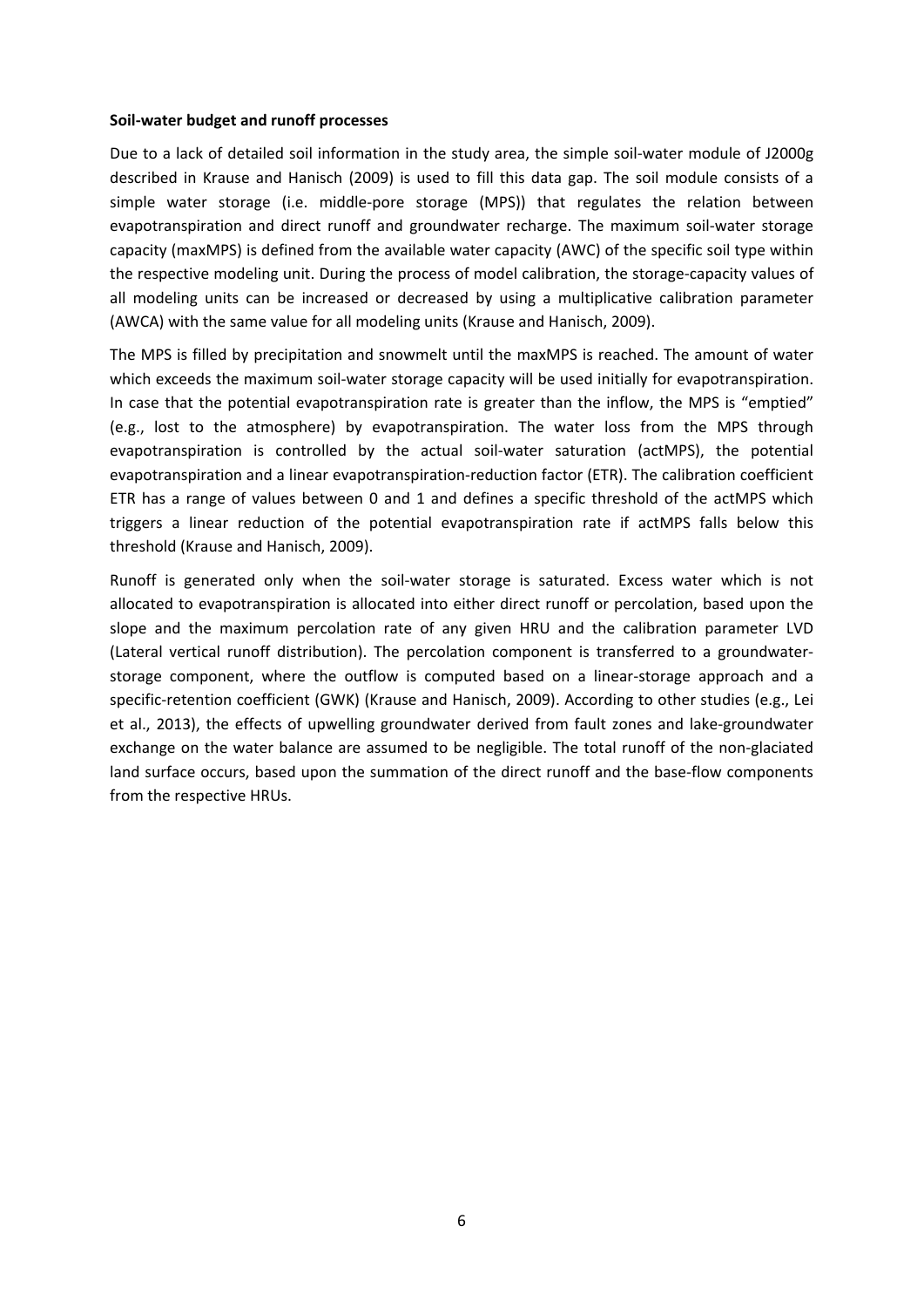### **References**

Allen, R. G., Pereira, L. S., Raes, D. and Smith, M.: Crop evapotranspiration: Guidelines for computing crop water requirements. FAO Irrigation and drainage paper 56, Rome, Italy, 1998.

Brutsaert, W.: On a Derivable Formula for Long‐Wave Radiation From Clear Skies, Water Resour. Res., 11(5), 742–744, 1975.

Deardorff, J. W.: Efficient prediction of ground surface temperature and moisture, with inclusion of a layer of vegetation, J. Geophys. Res., 83(C4), 1889–1903, 1978.

Doorenboos, J. and Pruitt, W. O.: Guidelines for predicting crop water requirements. FAO irrigation and drainage paper 24, Rome, Italy, 1977.

Hock, R.: A distributed temperature-index ice- and snowmelt model including potential direct solar radiation, J. Glaciol., 45(149), 101–111, 1999.

Huintjes, E.: Energy and mass balance modelling for glaciers on the Tibetan Plateau ‐ Extension, validation and application of a coupled snow and energy balance model, Dissertation, RWTH Aachen, 2014.

Huss, M., Farinotti, D., Bauder, A. and Funk, M.: Modelling runoff from highly glacierized alpine drainage basins in a changing climate, Hydrol. Process., 22, 3888–3902, 2008.

Jensen, M., Dotan, A. and Sanford, R.: Penman‐Monteith Estimates of Reservoir Evaporation, in Impacts of Global Climate Change, pp. 1–24, American Society of Civil Engineers., 2005.

Jensen, M. E.: Estimating evaporation from water surfaces. Presented at the CSU/ARS Evapotranspiration Workshop, Fort Collins, Colorado, USA, 2010 (Available from: http://ccc.atmos.colostate.edu/ET\_Workshop/ET\_Jensen/ET\_water\_surf.pdf).

Knauf, D.: Die Berechnung des Abflusses aus einer Schneedecke, Schriftenr. des Dtsch. Verbandes für Wasserwirtschaft und Kult., 46, 97–135, 1980.

Krause, P. and Hanisch, S.: Simulation and analysis of the impact of projected climate change on the spatially distributed waterbalance in Thuringia, Germany, Adv. Geosci., 21, 33–48, 2009.

Lei, Y., Yao, T., Bird, B. W., Yang, K., Zhai, J. and Sheng, Y.: Coherent lake growth on the central Tibetan Plateau since the 1970s: Characterization and attribution, J. Hydrol., 483, 61–67, 2013.

Linacre, E. T.: Data‐sparse estimation of lake evaporation, using a simplified Penman equation, Agric. For. Meteorol., 64, 237–256, 1993.

Nepal, S.: Evaluating Upstream‐Downstream Linkages of Hydrological Dynamics in the Himalayan Region, Dissertation, FSU Jena, 2012.

Nepal, S., Krause, P., Flügel, W.‐A., Fink, M. and Fischer, C.: Understanding the hydrological system dynamics of a glaciated alpine catchment in the Himalayan region using the J2000 hydrological model, Hydrol. Process., 28(3), 1329–1344, 2014.